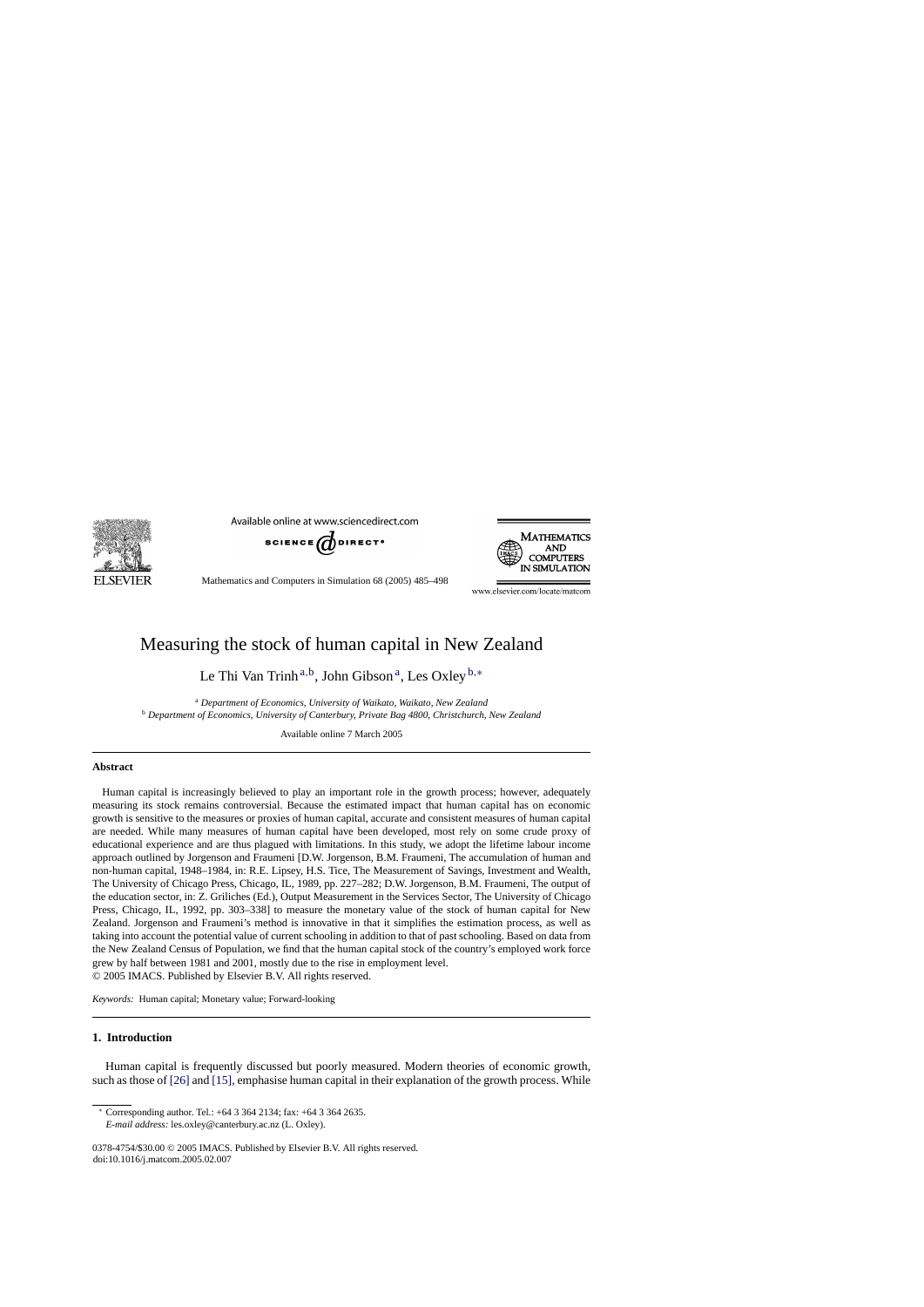there is an empirical counterpart to this growth literature, the proxy measures of human capital used by authors such as Barro and Lee have attracted considerable criticism [\[27\].](#page--1-0) Few existing measures of human capital are in monetary terms. Moreover, even in countries where attempts are made to estimate the value of human capital, it is not yet standard practice for official statistical agencies to include human capital in their capital stock measures [\[29\].](#page--1-0) This is a surprising omission because estimates of the value of human capital predate the formal development of National Accounts statistics. For example, Petty [\[24\],](#page--1-0) estimated the total human capital of England to be £520 million or £80 per capita, and Dublin and Lotka [\[9\]](#page--1-0) also made important early contributions.

Instead of placing a value on human capital, the more recent practice in economics has been to estimate human capital on the basis of years of schooling or formal educational attainment levels, regardless of actual productive capacity [\[22\].](#page--1-0) Barro and Lee [\[2–4\]](#page--1-0) provide prominent examples on this subject. In New Zealand, most published research on human capital has dealt with either changing prices – the returns to particular educational qualifications[\[19\]](#page--1-0) – or changing quantities, such as the compositional shift implied by the rising importance of the "information workforce" [\[10\].](#page--1-0) There are also many studies that use proxy indicators within the educational stock approach, such as [\[28\].](#page--1-0)

Because of the deficiencies in the educational stock-based approach, Jorgenson and Fraumeni [\[16,17\]](#page--1-0) have returned to the earlier approach to valuing human capital, introduced by Farr [\[11\]](#page--1-0) and Dublin and Lotka [\[9\].](#page--1-0) The basic idea, as will be shown in detail below, is to value the human capital embodied in individuals as the total income that could be generated in the labour market over their lifetime. These expected labour earnings contribute to an extended notion of capital, which Jorgenson and Fraumeni include in a proposed new system of national accounts for the US economy. Outside the United States, this method has been applied to the estimate the human capital stock for Sweden [\[1\]](#page--1-0) and Australia [\[29\],](#page--1-0) both of which studies find the stock of human capital to greatly exceed that of physical capital.

In this paper we modify the formula outlined by Jorgenson and Fraumeni [\[16,17\]](#page--1-0) and Wei [\[29\]](#page--1-0) to place a value on the stock of human capital of the employed work force for New Zealand. We focus only on those individuals in employment, since these people are directly participating in economic production and so their human capital is arguably a better measure of the country's productive capacity. Our estimates are based on the discounted present value of expected lifetime labour market incomes. Thus, our study is an example of a forward-looking (or prospective) method of measuring human capital. Such methods contrast with backward-looking (retrospective) methods based on cost of production concepts, and with the widely used educational stock approach.

In the empirical part of the paper we work mainly with New Zealand Census of Population data from 1981–2001 to calculate the future stream of incomes that a worker of a given age, gender and education level can expect to earn. This expected income is based on cross-sectional age–income profiles, which are then combined with the probability of enrolment in further education (allowing the worker to "jump" from one profile to another), the probabilities of participating in the labour force and of continued employment, and age-specific mortality rates. After incorporating expected growth rates, following [\[21\],](#page--1-0) and a discount factor, it is possible to calculate the present value of lifetime income, for a person of a given gender and education level. When these per capita estimates are combined with information on the population size of each cohort, the aggregate value of human capital can be calculated. Of course, these estimates relate only to market income so the value of human capital stocks used in non-market production may be missed, but such a restricted focus is also common in studies measuring the returns to education.